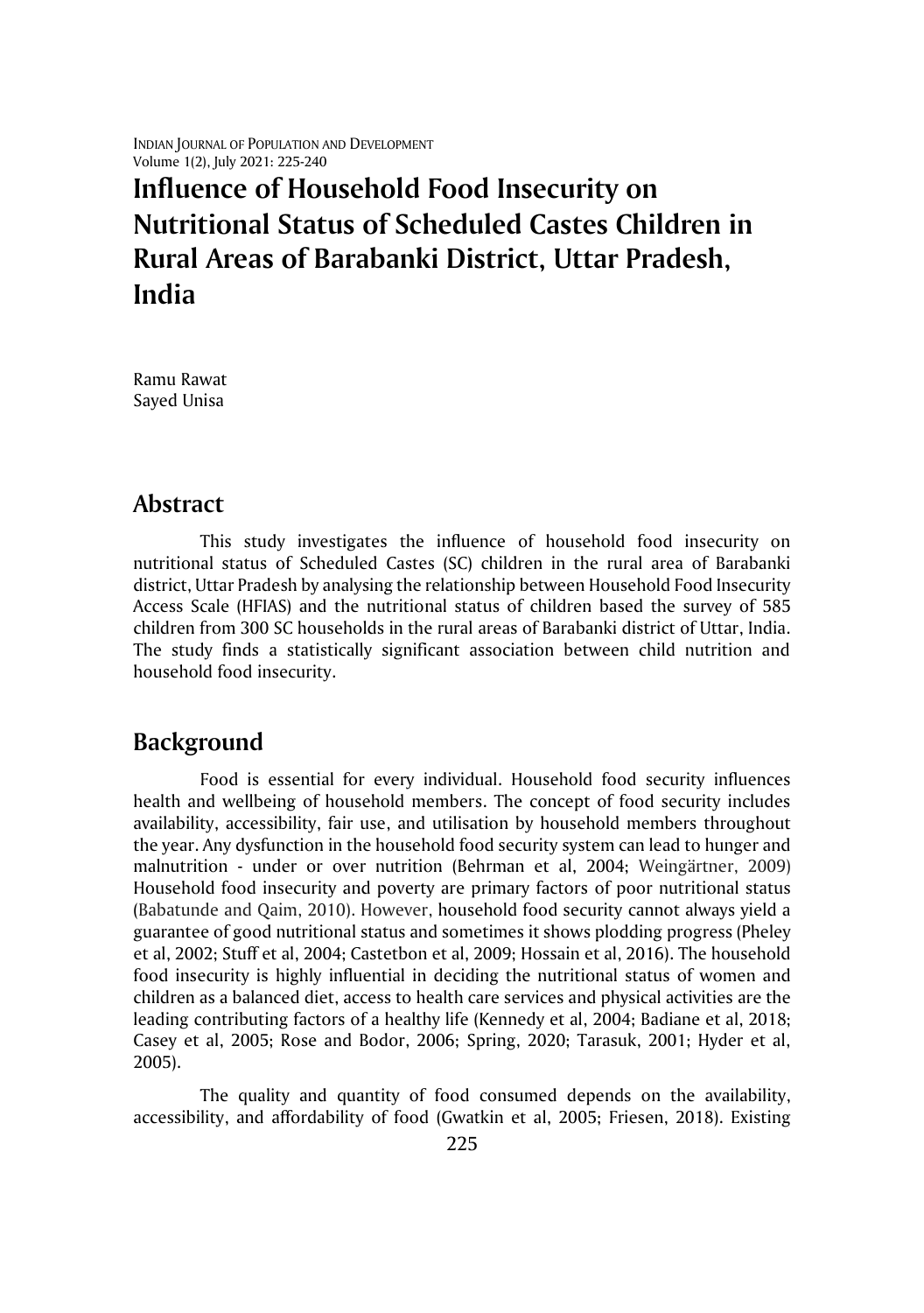evidence reveals that household food insecurity, poverty, and nutritional status are mutually and closely associated (Ramachandran, 2007; Antony and Laxmaiah, 2008). Factors that contribute to insufficient food intake include irregular public distribution system, social status, individual behaviour, cultural barriers, poverty, low mobility. Individuals having insufficient food intake are more likely to be under nourished than individuals having sufficient food intake in terms of quantity and quality (Varadharajan et al, 2013; Kumar and Kalita, 2017). Food insecurity remains a key issue because of its implications for individual health (Johnson et al, 2018). Food insecurity contributes to poor nutritional status which, in turn, affects individual work capacity leading to substantial loss in productivity (Upadhyay and Palanivel, 2011). It is well-known that the nutritional status of the population is the most important factor in public health and well-being (Sachs, 2012).

In India, the nutritional status of an individual is seriously influenced by her or his social class. The Scheduled Castes and Scheduled Tribes, as identified in the Indian Constitution, are the most deprived sub-groups of the population. National Family Health Survey 2015-16 (NFHS-4) shows that the nutritional status of Scheduled Castes children in the rural areas of the country is very poor (Government of India, 2017). More than half of the Scheduled Castes children are under nourished, and this proportion is higher than children of Other Castes (Jungari and Chauhan, 2017; Gupta and Coffey, 2020; Government of India, 2017).

The present paper analyses the influence of household food insecurity on the nutritional status of Scheduled Castes children in the rural areas of district Barabanki of Uttar Pradesh, India. It is based on primary data collected from 300 Scheduled Castes households. The NFHS-4 suggests that more than 51 per cent of children below 5 years of age in district Barabanki are stunted while more than 40 per cent are underweight. Because of very high prevalence of stunting, the proportion of children who are wasted is only around 12 per cent (Government of India, 2019). There is, however, no knowledge about the prevalence of child under nutrition in the rural areas of the district and that too in Scheduled Castes children. This paper explores the influence of household food insecurity on the nutritional status of Scheduled Castes children in the rural areas of the district.

## **Methods**

The paper is based on the data available through a field study carried out in the rural areas of district Barabanki of Uttar Pradesh, India. A multi-stage sampling design was adopted to select the sample for the study. At the first stage, sub-districts were selected; at the second stage, villages were selected, and, at the last stage, households were selected using the systematic sampling procedure. The sample size of the study was 300 Scheduled Castes households in which 585 children below 15 years of age were identified. Height and weight of these children were measured following the standard measurement protocol. Based on the height and weight the nutritional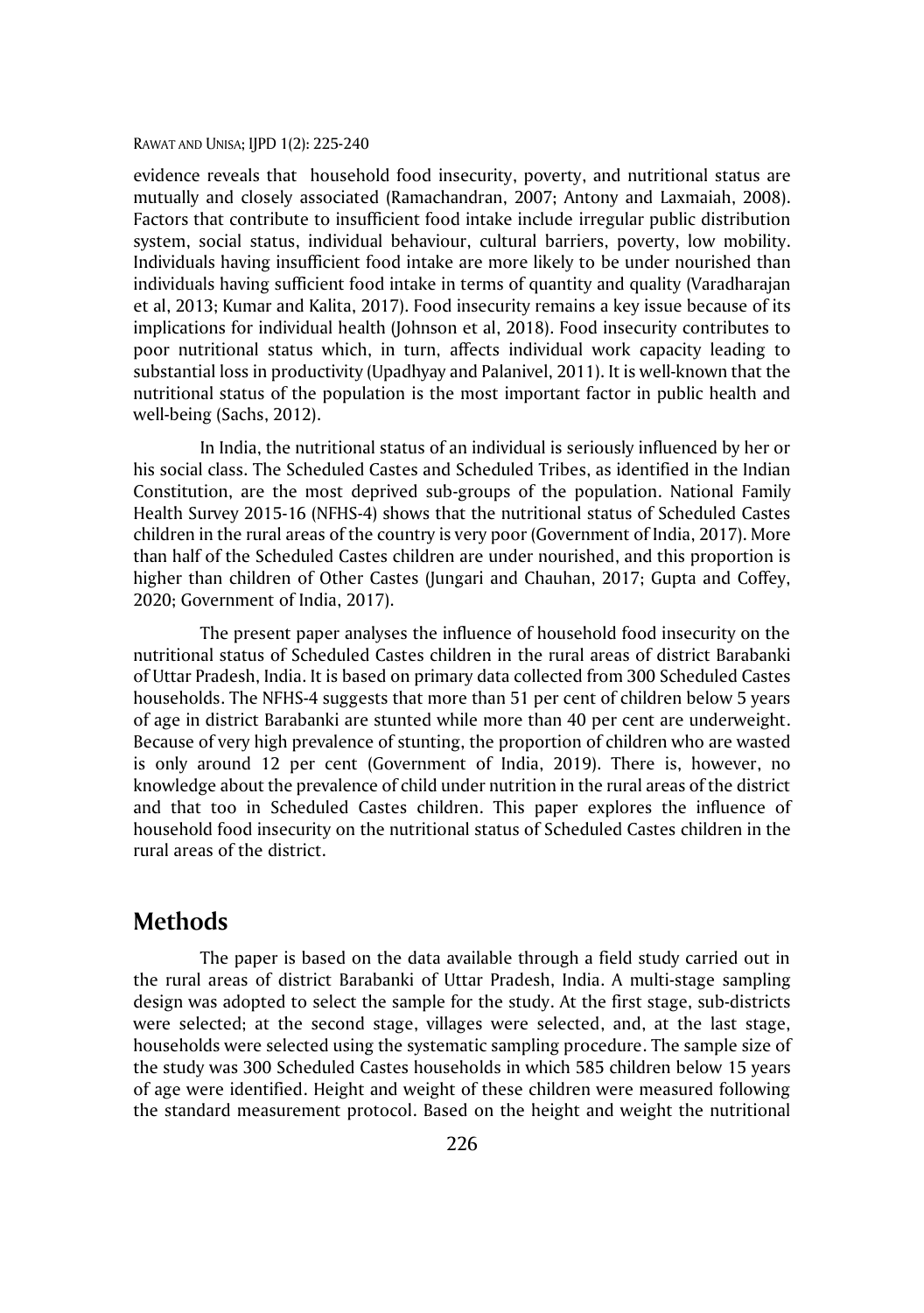status of the child was decided in terms of weight-for-age, height-for-age, and weightfor-height. In addition, child thinness was also calculated (World Health Organization, 2006; 2009) On the other hand, household food security was measured using the Household Food Insecurity Access Scale (HFIAS) (Coates et al, 2007).

Bivariate and multivariate techniques have been used to analyse the collected data. SPSS 20 and Stata 12 software packages were used for the analysis. The bivariate analysis is confined to the cross tabulation of the collected data by selected individual and household characteristics of the children while bivariate logistic regression analysis has been carried out to measure the influence of household food insecurity on the nutritional status of children. The bivariate logistic regression analysis leads to a logit model that derives the relative likelihood of the occurrence of the event of interest (Retherford and Choe, 2011). The dependent variable used in the study is a dichotomous variable having value 1 if the child was under nourished and value 0 if the child was not under nourished. The nutritional status was measured in terms of heightfor-age (stunting), weight-for-height (wasting), and weight-for-age (underweight). The child was classified as under nourished if the z-score with respect to either height-forage or weight-for-height or weight-for-age was less than -2 (World Health Organization, 2006; 2009). The independent variables used in the regression analysis include place of residence, type of house, household food insecurity, caste, living status of the household as revealed through the ration card, agriculture land size, livestock, age, and education of the mother of the child, gender of the child, and child education.

### **Results**

Figure 1 depicts the distribution of the households surveyed by the food security status. Only 22 per cent households were found to be food secure households in the study population whereas almost a similar proportion was found to be severely food insecure. Moreover, around 26 per cent households were mildly food insecure while around 30 per cent households were moderately food insecure.

Table 1 shows variation in the household food security status by background characteristics of the households. The proportion of food insecure households is found to be the highest in that area where the proportion of Scheduled Castes (SC) households was high. Among different subcastes, household food insecurity has been found to be high in *Chamar* compared to *Pasi* and *Kori* communities. Similarly, household food insecurity has been found to be high in households below the poverty line as reflected through the ration card that the household had. More generally, the proportion of food insecure household has been found to decrease with the improvement in the standard of living of the household as reflected through the household wealth index - the higher the household wealth index the lower the proportion of food insecure households. Scheduled Castes constitute the deprived population group in the Indian society which is strongly stratified on the caste basis. Table 1 suggests that within this group there is wide variation in the household food security status.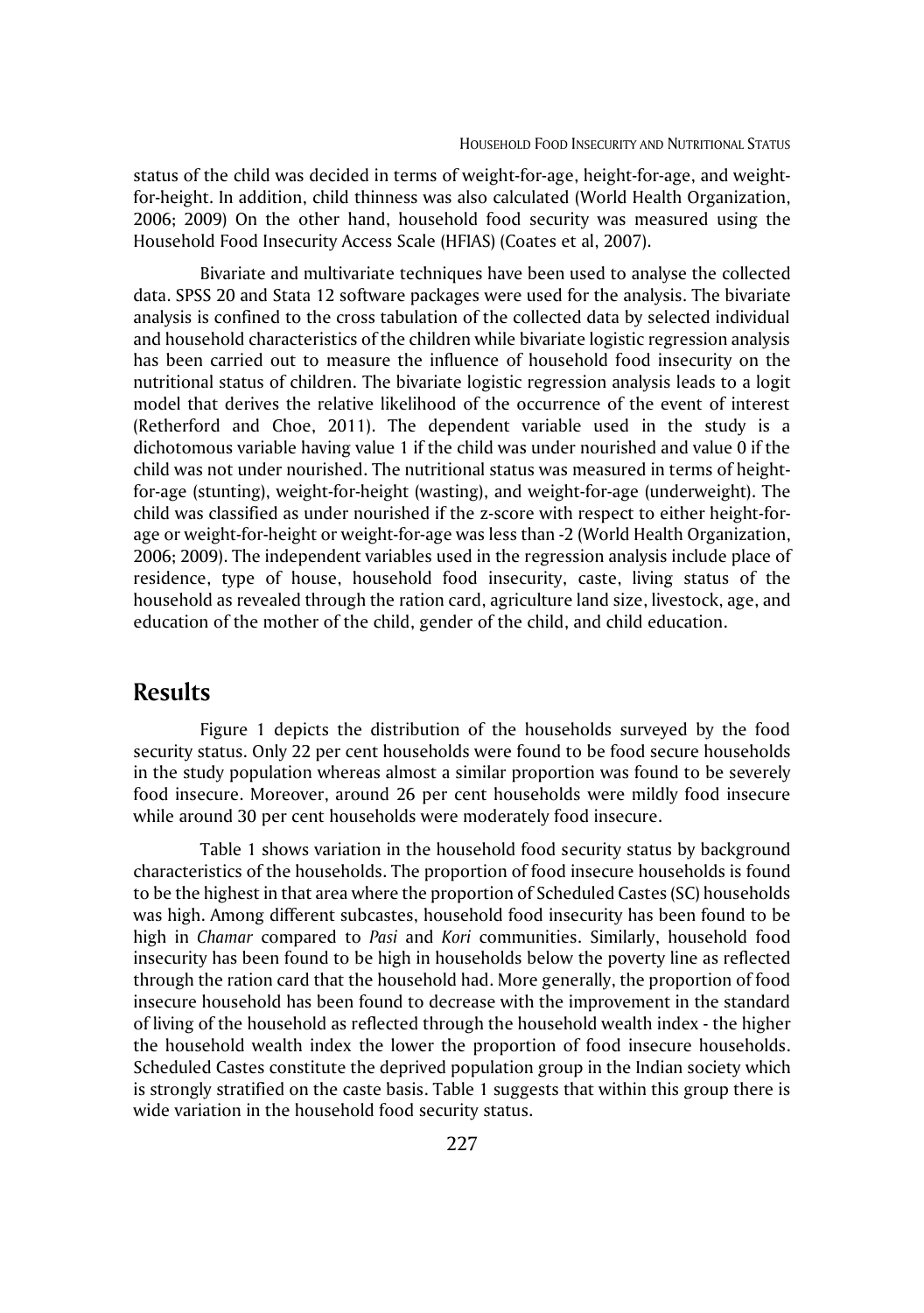

Food secure  $\blacksquare$  Mildly food insecure  $\blacksquare$  Moderately food insecure  $\blacksquare$  Severely food insecure

|                 | Figure 1: Distribution of households surveyed by food security status |  |  |
|-----------------|-----------------------------------------------------------------------|--|--|
| Source: Authors |                                                                       |  |  |

| Background                |        | Household food security status |            |          | N   |
|---------------------------|--------|--------------------------------|------------|----------|-----|
| Characteristics           | Secure | Mildly                         | Moderately | Severely |     |
|                           |        | insecure                       | insecure   | insecure |     |
| Residence area (SC%)      |        |                                |            |          |     |
| Low SC area               | 24.0   | 26.0                           | 31.0       | 19.0     | 100 |
| Medium SC area            | 23.0   | 28.0                           | 28.0       | 21.0     | 100 |
| High SC area              | 20.0   | 24.0                           | 31.0       | 25.0     | 100 |
| Type of house             |        |                                |            |          |     |
| Kachha                    | (16.7) | (37.7)                         | (20.8)     | (25.0)   | 24  |
| Semi-Pucca                | 23.4   | 24.1                           | 31.4       | 21.1     | 261 |
| Pucca                     | (13.3) | (40.0)                         | (20.0)     | (26.7)   | 15  |
| Caste                     |        |                                |            |          |     |
| Pasi                      | 17.6   | 28.2                           | 29.4       | 24.7     | 85  |
| Chamar                    | 24.9   | 23.8                           | 31.2       | 20.1     | 189 |
| Kori                      | (19.2) | (34.6)                         | (23.1)     | (23.1)   | 26  |
| Type of Ration Card       |        |                                |            |          |     |
| Above Poverty Line        | 32.8   | 36.2                           | 13.8       | 17.2     | 116 |
| <b>Below Poverty Line</b> | 15.8   | 19.6                           | 40.2       | 24.5     | 184 |
| Wealth index              |        |                                |            |          |     |
| Low                       | 17.0   | 29.0                           | 29.0       | 25.0     | 100 |
| Medium                    | 22.0   | 33.0                           | 24.0       | 21.0     | 100 |
| High                      | 28.0   | 25.0                           | 20.0       | 17.0     | 100 |

| Table 1: Relationship in household's food security and selected household's covariates. |  |
|-----------------------------------------------------------------------------------------|--|
|-----------------------------------------------------------------------------------------|--|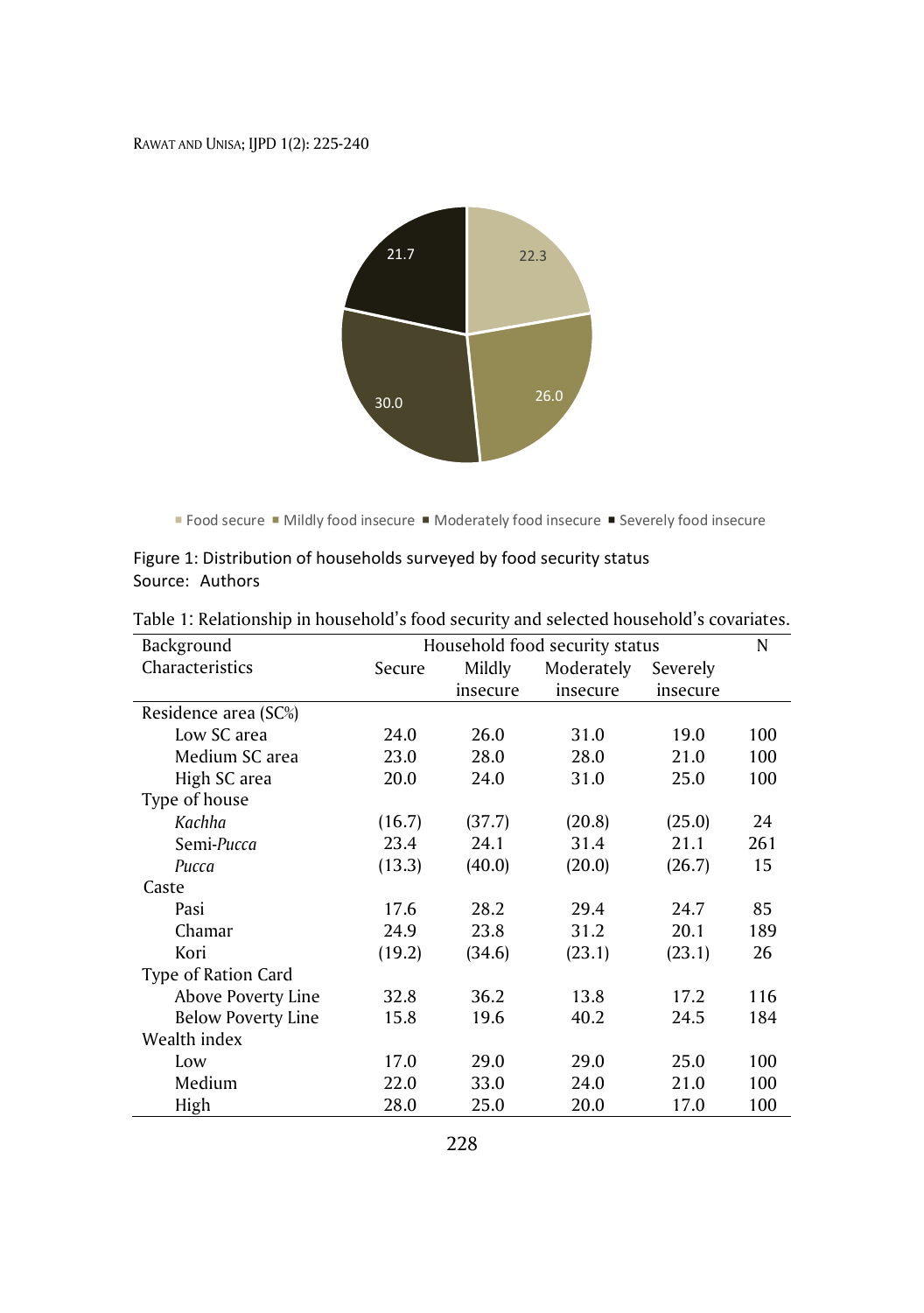| Background             | Household food security status |          |            | N        |     |
|------------------------|--------------------------------|----------|------------|----------|-----|
| Characteristics        | Secure                         | Mildly   | Moderately | Severely |     |
|                        |                                | insecure | insecure   | insecure |     |
| Landholding size       |                                |          |            |          |     |
| Below 0.5 Acre         | (9.1)                          | (9.1)    | (40.9)     | (40.9)   | 18  |
| $0.5 - 1.0$ Acre       | 23.0                           | 24.8     | 30.0       | 22.2     | 220 |
| More than 1.0 Acre     | 25.0                           | 39.6     | 25.0       | 10.4     | 48  |
| Irrigation facility    |                                |          |            |          |     |
| Full irrigation        | 22.7                           | 24.3     | 30.8       | 22.3     | 247 |
| Partial irrigation     | 25.6                           | 30.8     | 23.1       | 20.5     | 39  |
| No irrigation          | (7.1)                          | (35.7)   | (42.9)     | (14.3)   | 14  |
| Type of crop produced  |                                |          |            |          |     |
| Rice                   | 23.2                           | 26.1     | 29.6       | 21.1     | 280 |
| Wheat                  | (10.0)                         | (25.0)   | (35.0)     | (30.0)   | 20  |
| Livestock              |                                |          |            |          |     |
| Yes                    | 52.0                           | 22.6     | 32.1       | 20.2     | 216 |
| N <sub>o</sub>         | 21.3                           | 27.3     | 29.2       | 22.2     | 84  |
| Number of Cow/buffalos |                                |          |            |          |     |
| No cow                 | 23.7                           | 22.3     | 33.1       | 20.9     | 139 |
| $1 - 2$                | 19.1                           | 31.3     | 26.7       | 22.9     | 131 |
| 3 and above            | 30.0                           | 20.0     | 30.0       | 20.0     | 30  |
| Number of Goats        |                                |          |            |          |     |
| No goat                | 22.9                           | 25.3     | 29.5       | 22.3     | 166 |
| $1 - 3$                | 14.8                           | 31.5     | 27.8       | 25.9     | 54  |
| $4 - 5$                | 26.4                           | 24.5     | 35.8       | 13.2     | 53  |
| 6 and above            | (29.9)                         | (22.2)   | (25.9)     | (25.9)   | 27  |
| Total                  | 22.3                           | 26.0     | 30.0       | 21.7     | 300 |

HOUSEHOLD FOOD INSECURITY AND NUTRITIONAL STATUS

Remarks: Figures in brackets are based on less than 30 observations. Source: Authors' calculations.

The prevalence of under nutrition in children of the surveyed population has been found to be quite high. The prevalence of stunting was 50.3 per cent; the prevalence of wasting was 22.6 per cent while the prevalence of underweight was 65.8 per cent (Figure 2). One reason for relatively low prevalence of wasting may be very high prevalence of stunting in children. Figure 2 also shows that the prevalence of child under nutrition in the surveyed households is higher in boys compared to girls in all dimensions of child nutrition: height-for-age (stunting), weight-for-height (wasting), weight-for-age (underweight) and thinness.

Table 2 shows that the prevalence of child under nutrition by household-, mother-, and child-specific factors. The prevalence of stunting and wasting is higher in boys than girls but the prevalence of wasting and thinness is higher in girls relative to boys. The prevalence of stunting is higher in children below 6 years of age but the prevalence of underweight and thinness is higher in children more than 6 years of age. There appears no specific association between child nutrition and school enrolment.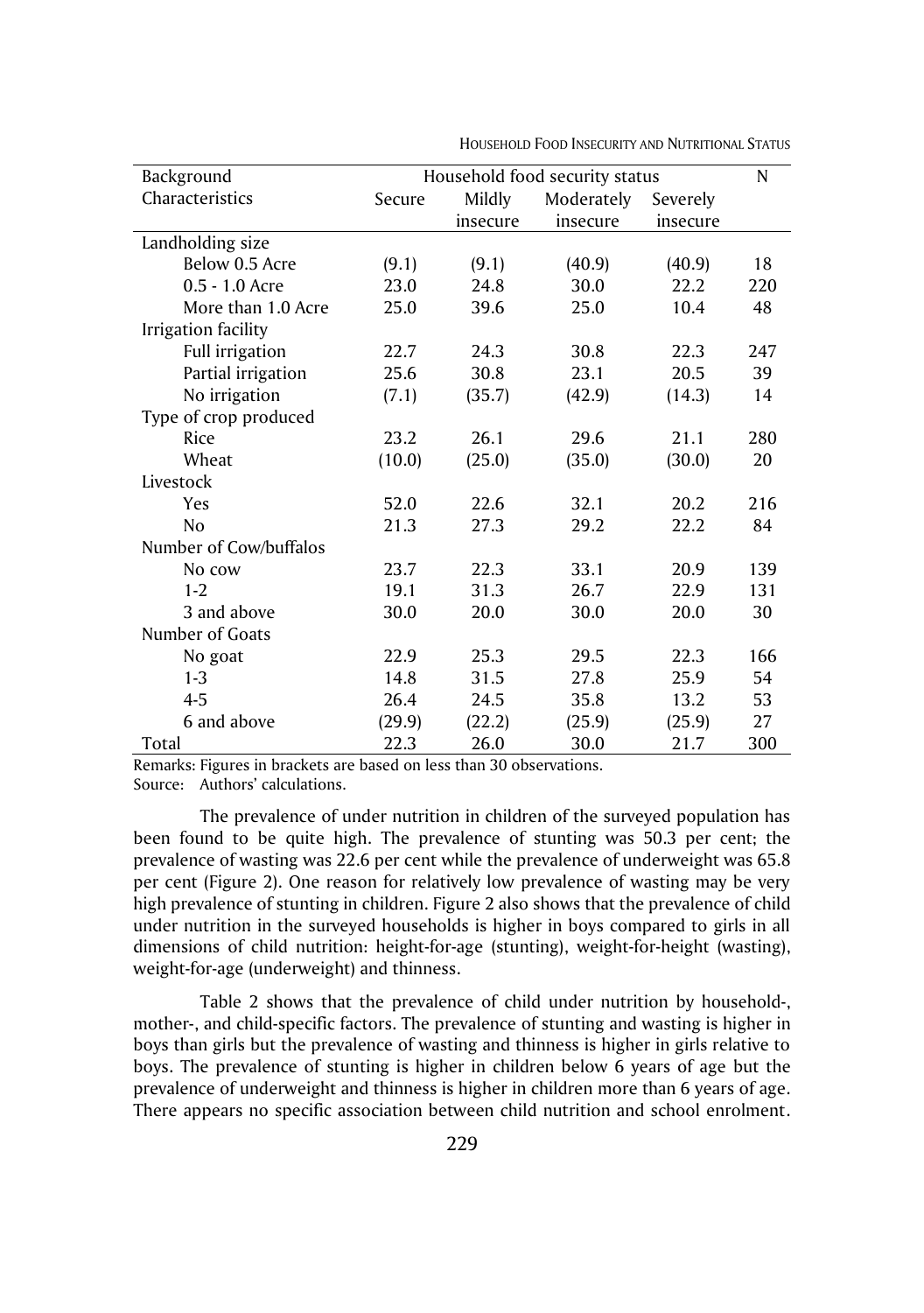The prevalence of stunting has been found to be higher in children living in high SC residential area, although the prevalence of underweight was the highest in medium SC area whereas the prevalence of thinness was the highest in low SC residential area. The prevalence of stunting, wasting and thinness was low in children living in *Pucca* houses compared to *Kachha* and Semi-*Pucca* houses. Among different communities, child under nutrition is relatively high in *Kori* community compared to *Chamar* and *Pasi* communities. The prevalence of child under nutrition is the highest among the households having the lowest household wealth index but the lowest in households with the highest household wealth index. Similarly, the size of the land possessed by the household is found to be associated with the nutritional status of children. Household food security status plays a key role in shaping children's health (Mahadevan and Hoang, 2016). The prevalence of child stunting is found to be low in food secure households compared to food insecure households. The same pattern may be seen in case of the prevalence of child underweight. However, the prevalence of wasting and the prevalence of thinness is found to be low in food insecure households as compared to food secure households. Table 2 also reveals that mother-specific factors such as age of the mother and her educational status have been found to be key influencing factors as regards the for nutritional status of children.



Figure 2: Prevalence of nutritional status in children (per cent). Source: Authors.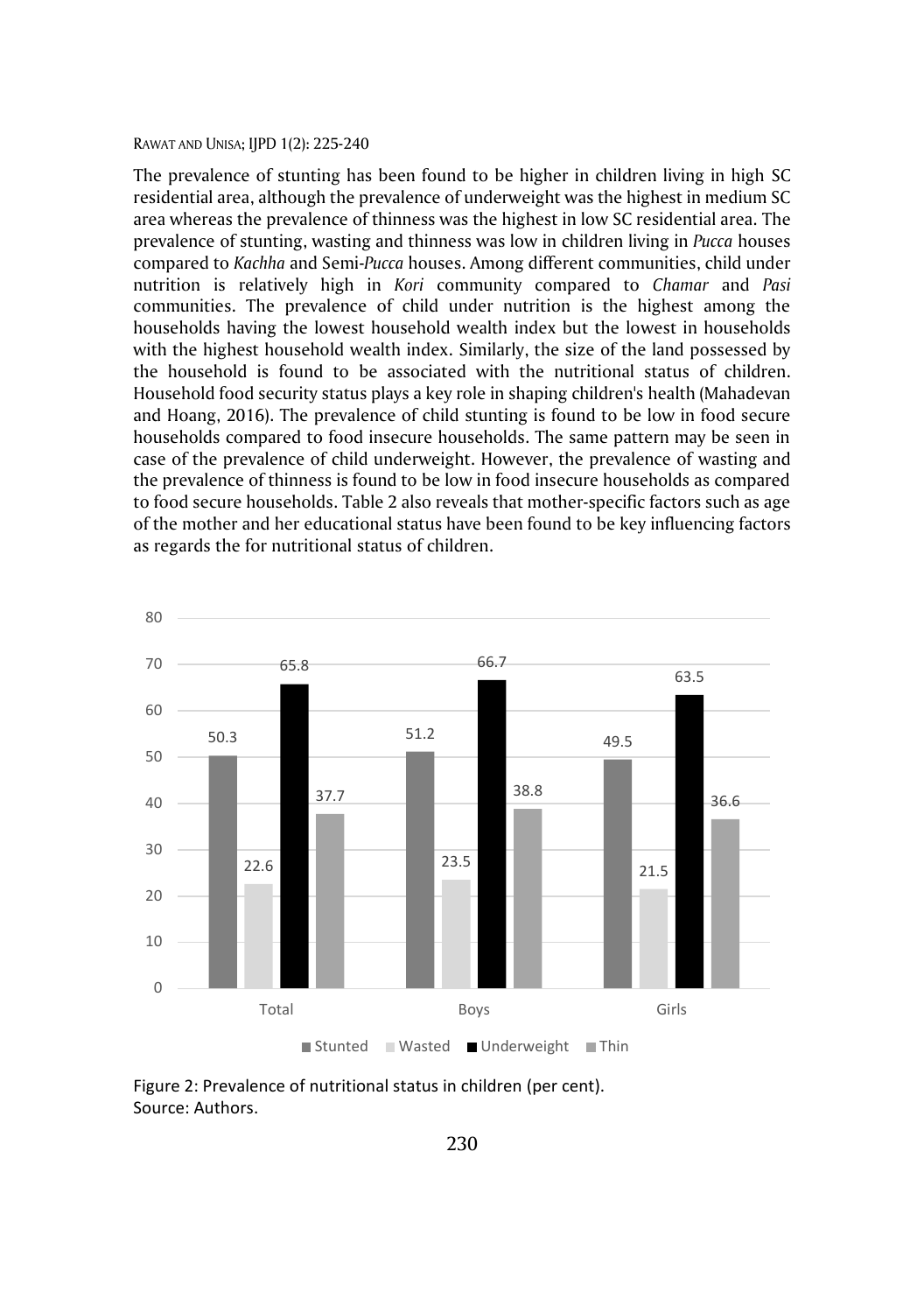| Background characteristics      | Stunted | Wasted | Underweight | Thin |
|---------------------------------|---------|--------|-------------|------|
| Children Level Factors          |         |        |             |      |
| Age group (in years)            |         |        |             |      |
| Under 6 years                   | 56.0    | 26.4   | 62.2        | 30.7 |
| $6 - 8$                         | 52.9    | 22.9   | 70.0        | 70.0 |
| $9 - 10$                        | 42.9    | 26.7   | 68.2        | 32.4 |
| $11 - 12$                       | 46.2    | 16.5   | NA          | 0.0  |
| $13 - 14$                       | 44.6    | 10.7   | NA          | 0.0  |
| Sex                             |         |        |             |      |
| Girl                            | 51.2    | 23.5   | 63.5        | 38.8 |
| Boy                             | 49.5    | 21.5   | 67.8        | 36.6 |
| Level of education              |         |        |             |      |
| Never enrolled                  | 54.0    | 24.5   | 64.3        | 52.9 |
| 1 <sup>st</sup> Standard        | 59.0    | 12.9   | 68.6        | 59.7 |
| $2nd$ Standard                  | 52.3    | 22.7   | 67.9        | 43.2 |
| 3 <sup>rd</sup> Standard        | 40.4    | 27.7   | 74.1        | 42.6 |
| 4 <sup>th</sup> Standard        | 47.7    | 25.0   | 60.0        | 22.7 |
| 5 <sup>th</sup> Standard        | 40.0    | 23.6   | 63.6        | 12.7 |
| $6th$ & above                   | 41.0    | 13.1   | 57.0        | 06.6 |
| Household Level Factors         |         |        |             |      |
| Agriculture land                |         |        |             |      |
| Below 0.5 Acre                  | 36.4    | 13.6   | 71.4        | 50.0 |
| 0.5 - 1.0 Acre                  | 51.7    | 24.4   | 65.3        | 36.9 |
| More than 1.0 Acre              | 48.4    | 22.2   | 66.3        | 38.1 |
| Household food security scale   |         |        |             |      |
| Food secure                     | 46.3    | 31.3   | 60.7        | 41.5 |
| Mildly food insecure access     | 52.6    | 18.1   | 63.7        | 37.7 |
| Moderately food insecure access | 48.6    | 22.7   | 64.6        | 36.7 |
| Severely food insecure access   | 55.4    | 24.6   | 71.4        | 38.5 |
| Livestock                       |         |        |             |      |
| Yes                             | 46.4    | 21.0   | 81.4        | 35.7 |
| No                              | 50.9    | 32.1   | 63.8        | 38.1 |
| Number of cow/buffalos          |         |        |             |      |
| No cow                          | 56.7    | 25.7   | 69.4        | 38.4 |
| $1 - 2$                         | 49.8    | 20.4   | 57.9        | 36.4 |
| 3 and above                     | 50.0    | 23.3   | 42.9        | 47.8 |
| Number of goats                 |         |        |             |      |
| No goat                         | 50.2    | 23.3   | 61.8        | 39.2 |
| $1 - 3$                         | 47.2    | 23.9   | 67.6        | 33.6 |
| $4 - 5$                         | 52.1    | 20.0   | 52.8        | 40.4 |
| 6 and above                     | 59.3    | 22.2   | 71.4        | 35.0 |

Table 2: Nutritional status of children under 14 years' children by selected background characteristics.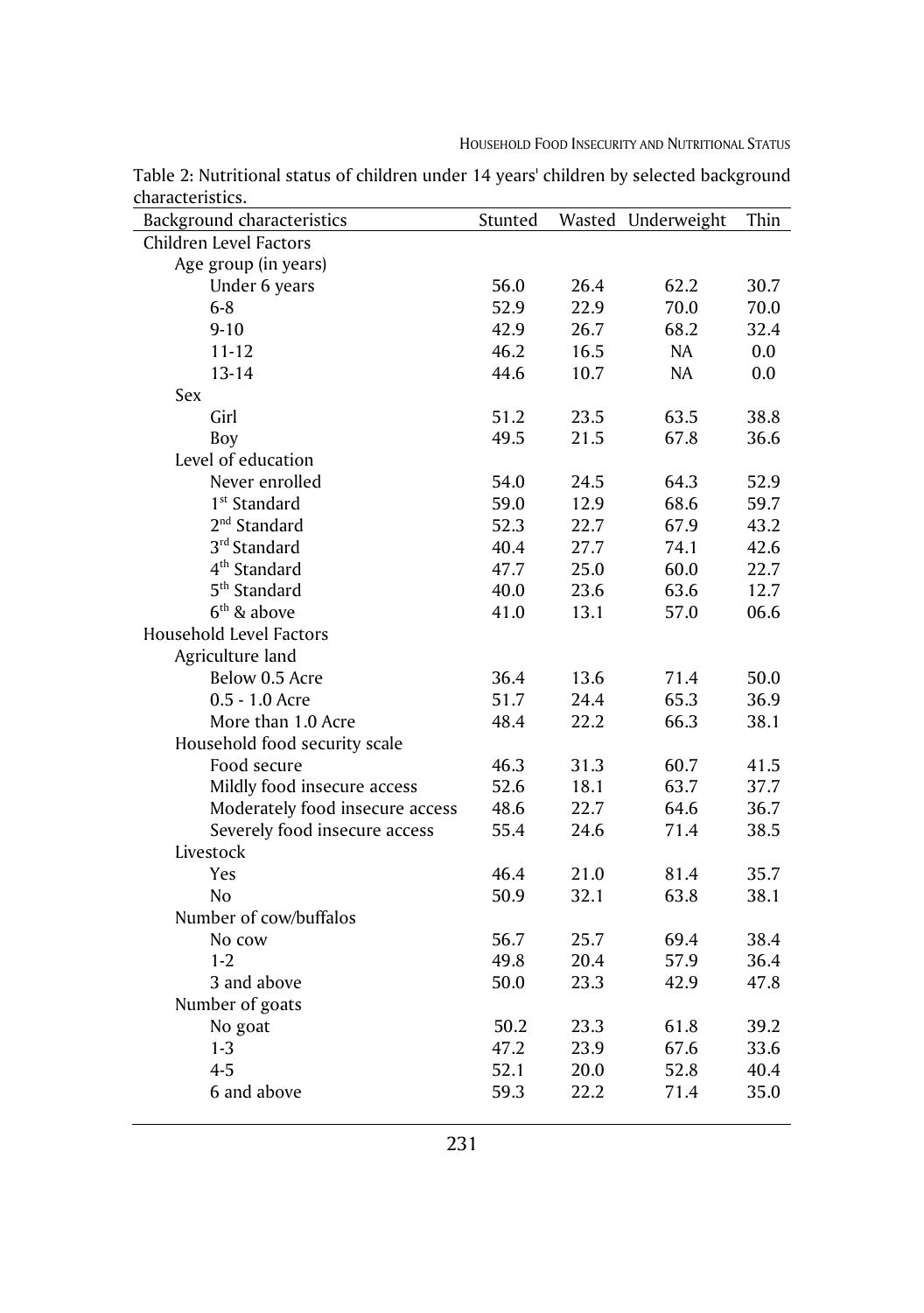| Background characteristics  | Stunted |      | Wasted Underweight | Thin |
|-----------------------------|---------|------|--------------------|------|
| Residence area              |         |      |                    |      |
| Low SC area                 | 48.3    | 20.2 | 62.8               | 40.4 |
| Medium SC area              | 51.9    | 23.5 | 71.5               | 39.6 |
| High SC area                | 50.8    | 23.9 | 63.2               | 33.7 |
| Type of house               |         |      |                    |      |
| Kachha                      | 45.8    | 20.8 | 88.9               | 27.3 |
| Semi-Pucca                  | 49.8    | 22.7 | 64.9               | 38.8 |
| Pucca                       | 37.3    | 20.0 | 83.3               | 23.1 |
| Caste                       |         |      |                    |      |
| Pasi                        | 48.8    | 23.3 | 68.1               | 36.2 |
| Chamar                      | 50.4    | 21.7 | 63.4               | 36.8 |
| Kori                        | 57.4    | 30.8 | 83.3               | 59.1 |
| Type of ration card         |         |      |                    |      |
| Above poverty line          | 49.7    | 23.4 | 64.2               | 37.7 |
| Below poverty line          | 51.2    | 21.1 | 66.7               | 37.8 |
| Wealth status               |         |      |                    |      |
| Poor                        | 51.4    | 23.4 | 67.7               | 42.0 |
| Medium                      | 54.0    | 24.2 | 70.9               | 32.1 |
| Rich                        | 56.8    | 21.4 | 60.8               | 35.0 |
| <b>Mother Level Factors</b> |         |      |                    |      |
| Mother's age (years)        |         |      |                    |      |
| $15 - 24$                   | 51.1    | 21.1 | 62.5               | 37.6 |
| 25-34                       | 49.4    | 21.1 | 65.1               | 34.5 |
| 35-44                       | 48.9    | 25.3 | 67.8               | 41.5 |
| 45-49                       | 63.0    | 25.9 | 73.7               | 45.0 |
| Mother's education          |         |      |                    |      |
| No education                | 50.5    | 23.3 | 64.9               | 37.8 |
| 1-5 years                   | 51.7    | 24.1 | 76.5               | 37.5 |
| 6-8 years                   | 52.3    | 17.6 | 75.0               | 33.3 |
| More than 8 years           | 50.0    | 12.5 | 71.4               | 35.7 |
| Total                       | 50.3    | 22.6 | 65.8               | 37.7 |

Source: Authors' calculations

The prevalence of child under nutrition by household food insecurity is shown in table 3. The proportion of stunted children was higher in those households without food to eat during the one month prior to the survey. Similarly, more than 50 per cent of the stunted children belonged to those households which had the inability to eat preferred food or had to eat a limited variety of food or had to eat fewer meals and had to sleep without food in the last one month. Likewise, a higher percentage of wasted children belonged to those households who had experiences of no food to eat during the last one month. However, prevalence of wasting, underweight and thinness has not been found to be influenced by such categories of household food insecurity such as limited variety of food, sleeping without food, and no food whole day and night.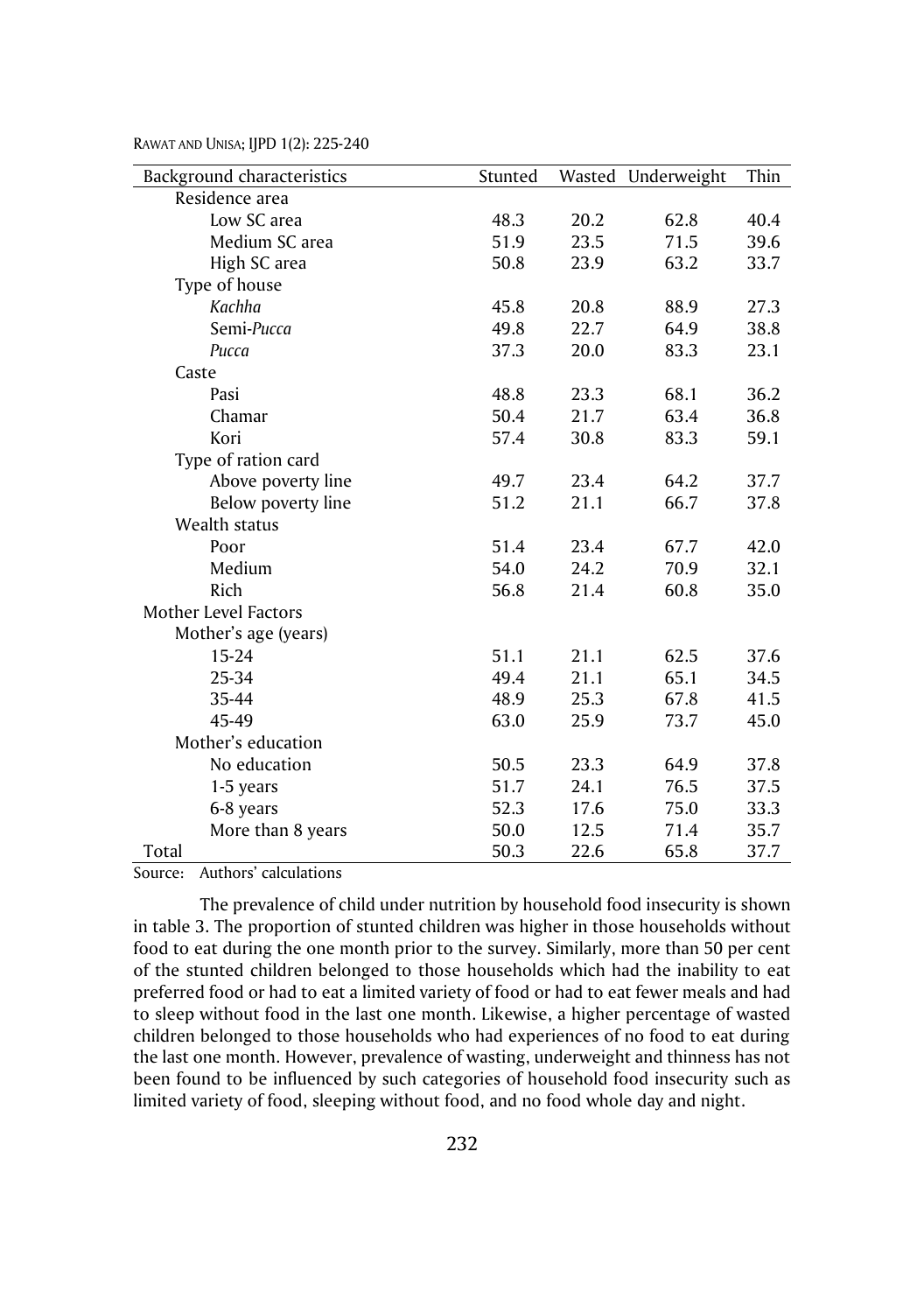| Food insecurity experience in one    | Stunted | Wasted | Underweight | Thin |
|--------------------------------------|---------|--------|-------------|------|
| month                                |         |        |             |      |
| Worry about insufficient food        | 48.8    | 22.1   | 66.1        | 37.9 |
| Inability to eat preferred food      | 50.9    | 23.1   | 65.1        | 40.1 |
| Had to eat a limited variety of food | 58.6    | 21.4   | 67.4        | 33.3 |
| Had to eat certain food items        | 50.1    | 22.7   | 70.7        | 39.1 |
| without choice                       |         |        |             |      |
| Had to eat smaller meals             | 45.8    | 22.9   | 64.3        | 36.6 |
| Had to eat fewer meals               | 55.3    | 27.7   | 69.2        | 36.6 |
| Had no food to eat                   | 63.6    | 30.3   | 75.0        | 37.1 |
| Had to sleep without food            | 53.8    | 19.2   | 81.2        | 40.9 |
| Had to go day and night without      | 33.3    | 16.7   | 54.5        | 41.7 |
| eating any food                      |         |        |             |      |
| Total                                | 50.3    | 22.6   | 65.8        | 37.7 |

Table 3: Percentage distribution of frequency of household's food insecurity by children nutritional status.

Source: Authors' calculations

Table 4 shows results of the binary logistic regression analysis of the nutritional status of the child (stunted, wasted and thin) on the household food security status after controlling selected child-specific, household-specific, and mother-specific variables. The table confirms that household food security status has an influence on the nutritional status of children as measured in terms of stunting. The likelihood of a child to be stunted is higher in food insecure households compared to food secure households even after controlling a range of child-specific, household and mother related variables. In severely food insecure households, the probability of a child being stunted is found to be more than 2 time higher than in food secure households, although the likelihood of a child being stunted in mildly food insecure households has not been found to be statistically significantly different from the likelihood of a child being stunted in food secure households.

The relationship of child wasting with household food security status has, however, not been found to be strong. The likelihood of a child being stunted in severely food insecure households has not been found to be different from the likelihood of a child being wasted in food secure households. One reason is that the child wasting is influenced by child stunting. In stunted children, wasting may be low because of poor linear growth so that even if the weight of the child is low-for-age, the ratio of weight for height may be high and children may be classified as 'not wasted.' In case of mildly food insecure and moderately food insecure households, however, the likelihood of wasting in children is found to be statistically significantly higher than the likelihood of wasting in food secure households. On the other hand, the likelihood of a child being thin is found to be statistically significantly higher in severely food insecure households compared to the food secure households but the likelihood of a child being thin in mildly and moderately food insecure households is not found to be statistically significantly higher than the likelihood in food secure households.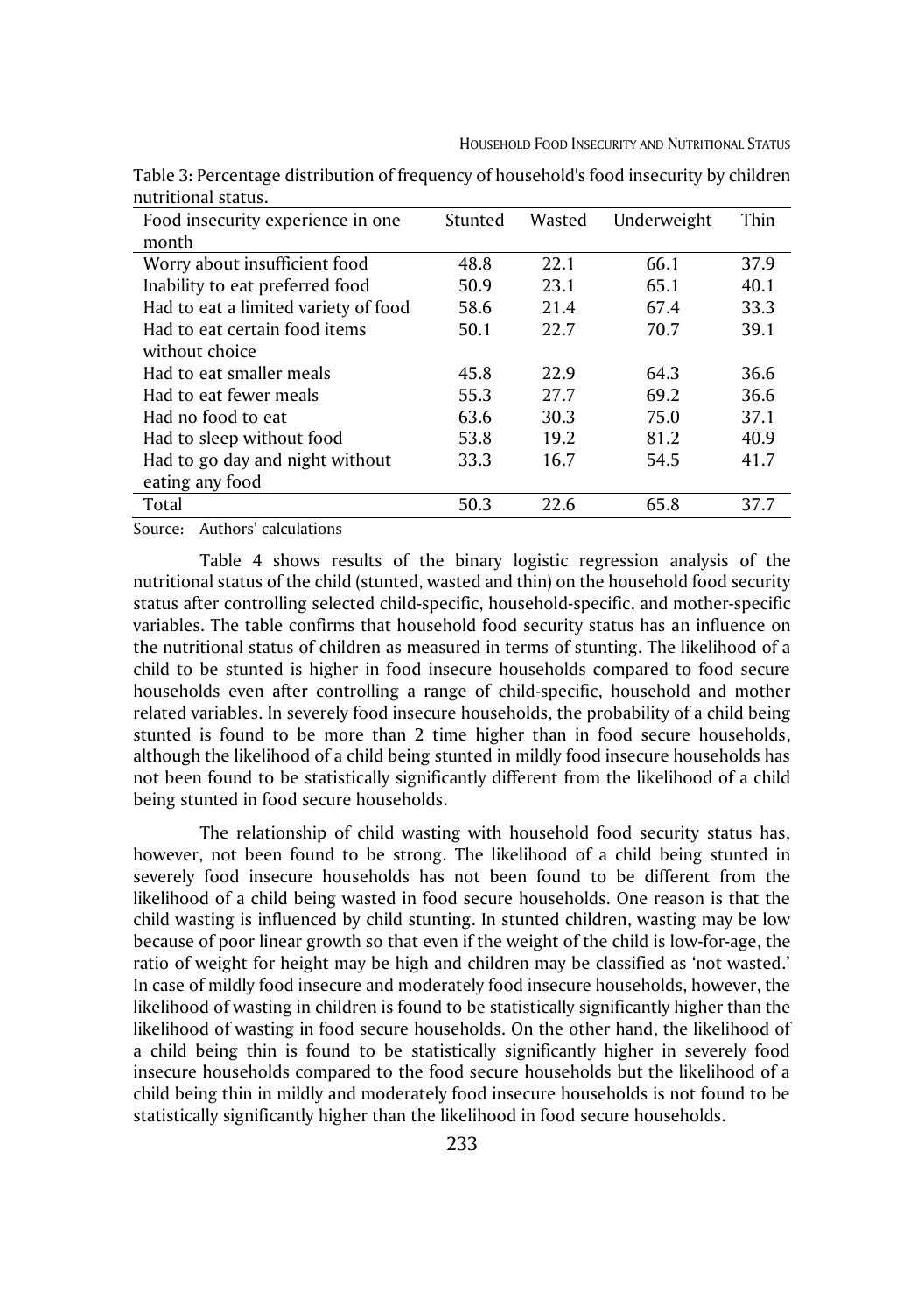Table 4: Results of binary logistic regression of child undernutrition on household food security.

| Background characteristics  | Dependent variables |                   |                    |
|-----------------------------|---------------------|-------------------|--------------------|
|                             | Stunted             | Wasted            | Thin               |
| Explanatory variable        |                     |                   |                    |
| Household food security     |                     |                   |                    |
| Food secure®                | 1.0                 | 1.0               | 1.0                |
| Mildly food insecure        | 1.210               | $1.201*$          | 1.110              |
|                             | $(0.584 - 2.301)$   | $(0.235 - 2.301)$ | $(0.954 - 2.351)$  |
| Moderately food insecure    | $1.331*$            | 1.320**           | 0.957              |
|                             | $(1.501 - 3.251)$   | $(1.024 - 2.321)$ | $(0.975 - 3.021)$  |
| Severely food insecure      | 2.213**             | 1.024             | $1.231*$           |
|                             | $(2.351 - 5.320)$   | $(0.954 - 8.301)$ | $(1.024 - 3.214)$  |
| Confounding variables       |                     |                   |                    |
| Age of the child            |                     |                   |                    |
| Under 6 years <sup>®</sup>  | 1.0                 | 1.0               | 1.0                |
| 6-8 years                   | $0.804**$           | $0.929**$         | 1.240              |
|                             | $(0.471 - 0.753)$   | $(1.094 - 1.748)$ | $(0.580 - 2.352)$  |
| 9-10 years                  | $0.624*$            | 0.859             | 1.187**            |
|                             | $(0.326 - 0.915)$   | $(0.393 - 1.879)$ | $(1.720 - 2.310)$  |
| $11-12$ years               | 0.757               | 0.723             | 2.301              |
|                             | $(0.366 - 1.565)$   | $(0.146 - 0.947)$ | $(0.201 - 5.320)$  |
| 13-14 years                 | 0.645               | $0.632**$         | 2.370              |
|                             | $(0.281 - 1.483)$   | $(0.079 - 0.873)$ | $(3.210 - 14.320)$ |
| Sex of the child            |                     |                   |                    |
| Girl®                       | 1.0                 | 1.0               | 1.0                |
| Boy                         | $0.964**$           | $0.914*$          | 0.938              |
|                             | $(1.063 - 1.861)$   | $(0.026 - 0.881)$ | $(0.545 - 1.615)$  |
| School enrolment            |                     |                   |                    |
| Never enrolled <sup>®</sup> | 1.0                 | 1.0               | 1.0                |
| 1 <sup>st</sup> Standard    | 1.535*              | 0.425             | 1.235*             |
|                             | $(0.792 - 0.975)$   | $(0.173 - 1.045)$ | $(0.143 - 0.890)$  |
| $2nd$ Standard              | 1.216               | $1.003**$         | 0.816              |
|                             | $(0.576 - 2.570)$   | $(0.404 - 0.892)$ | $(0.307 - 2.167)$  |
| 3 <sup>rd</sup> Standard    | 0.634               | 1.440             | 1.210              |
|                             | $(0.303 - 1.325)$   | $(0.620 - 3.344)$ | $(0.451 - 3.244)$  |
| 4 <sup>th</sup> Standard    | 1.020**             | $0.811***$        | 1.899**            |
|                             | $(1.04 - 2.336)$    | $(1.662 - 3.590)$ | $(3.518 - 6.595)$  |
| 5 <sup>th</sup> Standard    | 0.748               | $0.834*$          | 0.710              |
|                             | $(0.340 - 1.644)$   | $(0.530 - 3.615)$ | $(0.202 - 2.522)$  |
| $6th$ & above               | 0.839               | 1.141             | 1.336              |
|                             | $(0.366 - 1.924)$   | $(0.369 - 3.526)$ | $(0.242 - 7.374)$  |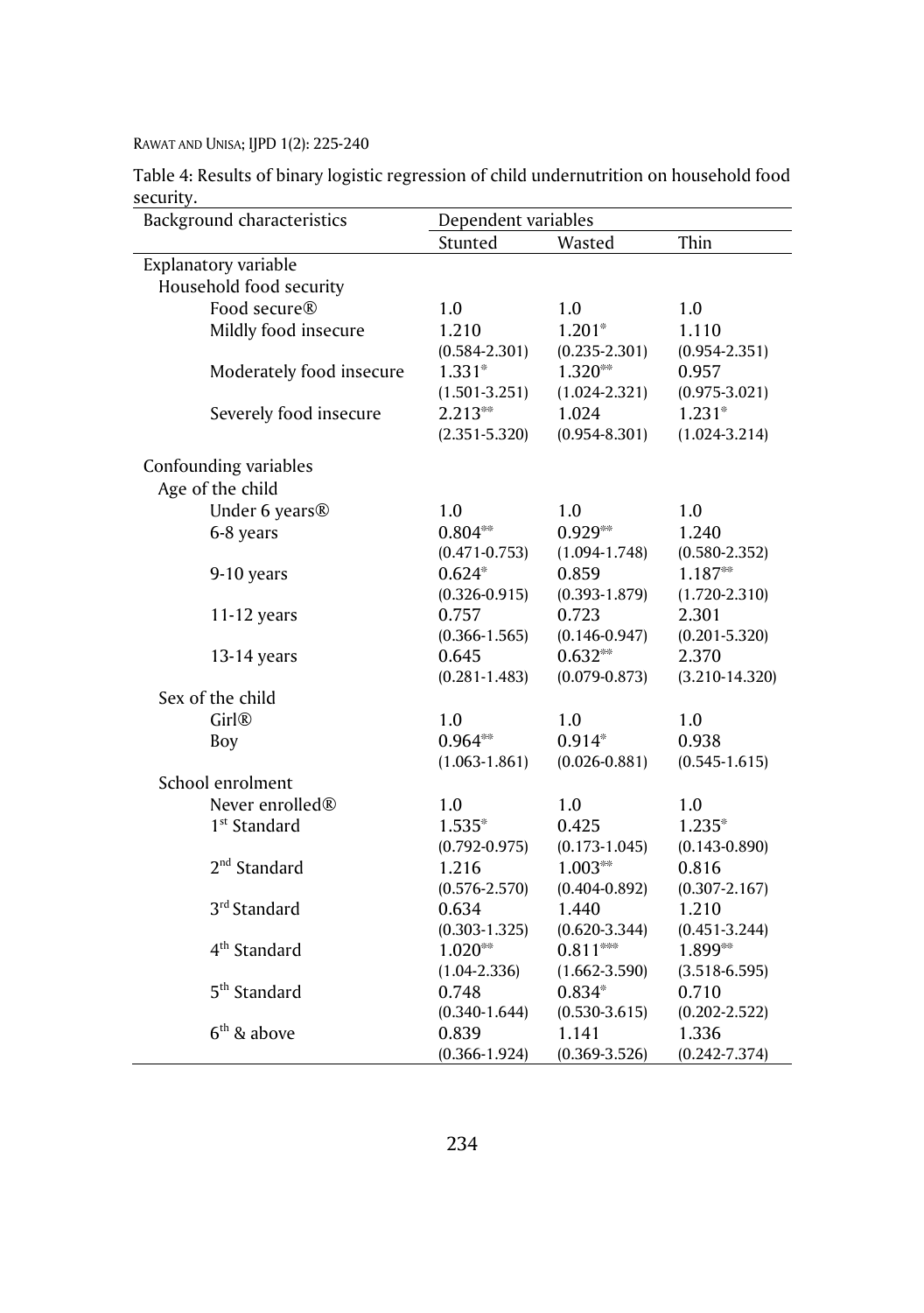| Background characteristics<br>Dependent variables |                   |                    |                    |
|---------------------------------------------------|-------------------|--------------------|--------------------|
|                                                   | Stunted           | Wasted             | Thin               |
| Household agriculture land                        |                   |                    |                    |
| Below 0.5 Acre <sup>®</sup>                       | 1.0               | 1.0                | 1.0                |
| 0.5 - 1.0 Acre                                    | $0.683*$          | 2.223              | 0.619              |
|                                                   | $(0.644 - 0.983)$ | $(0.584 - 0.862)$  | $(0.058 - 1.764)$  |
| More than 1.0 Acre                                | 0.505             | 0.820              | $0.572**$          |
|                                                   | $(0.521 - 4.349)$ | $(0.594 - 10.675)$ | $(2.331 - 11.573)$ |
| Household livestock ownership                     |                   |                    |                    |
| Yes@                                              | 1.0               | 1.0                | 1.0                |
| No                                                | 1.496             | $0.763**$          | 1.578              |
|                                                   | $(0.646 - 3.484)$ | $(0.138 - 0.723)$  | $(0.345 - 7.214)$  |
| Number of cows in the household                   |                   |                    |                    |
| No cow <sup>®</sup>                               | 1.0               | 1.0                | 1.0                |
| $1 - 2$                                           | 0.797             | 0.933              | 0.385              |
|                                                   | $(0.415 - 1.533)$ | $(0.417 - 2.089)$  | $(0.121 - 1.222)$  |
| 3 and more                                        | 0.911             | 1.244*             | $0.905*$           |
|                                                   | $(0.359 - 2.316)$ | $(1.417 - 3.709)$  | $(1.196 - 4.179)$  |
|                                                   |                   |                    |                    |
| Number of goats in the household                  |                   |                    |                    |
| No goat <sup>®</sup>                              | 1.0               | 1.0                | 1.0                |
| $1 - 3$                                           | 0.811             | 1.425              | 0.417              |
|                                                   | $(0.409 - 1.607)$ | $(0.641 - 3.188)$  | $(0.120 - 1.445)$  |
| $4 - 5$                                           | $0.980*$          | 0.822              | 0.453              |
|                                                   | $(1.477 - 2.015)$ | $(0.330 - 2.047)$  | $(0.141 - 1.457)$  |
| 6 and more                                        | 1.164             | 1.293              | 0.364              |
|                                                   | $(0.434 - 3.120)$ | $(0.408 - 4.099)$  | $(0.071 - 1.865)$  |
| Location of the household                         |                   |                    |                    |
| Low SC area $\mathbb R$                           | 1.0               | 1.0                | 1.0                |
| Medium SC area                                    | 0.853             | 1.076              | 0.507              |
|                                                   | $(0.361 - 1.571)$ | $(0.417 - 2.283)$  | $(0.129 - 1.996)$  |
| High SC area                                      | $1.125*$          | 1.193              | 0.632              |
|                                                   | $(1.341 - 1.782)$ | $(0.286 - 1.677)$  | $(0.164 - 2.432)$  |
| Type of house                                     |                   |                    |                    |
| <b>Kachha®</b>                                    | 1.0               | 1.0                | 1.0                |
| Semi-Pucca                                        | 0.715             | $1.513*$           | 0.870*             |
|                                                   | $(0.409 - 2.520)$ | $(0.091 - 0.909)$  | $(0.006 - 0.316)$  |
| Pucca                                             | $0.911*$          | 0.833              | 0.470              |
|                                                   | $(1.858 - 7.824)$ | $(0.267 - 2.595)$  | $(0.002 - 1.413)$  |

HOUSEHOLD FOOD INSECURITY AND NUTRITIONAL STATUS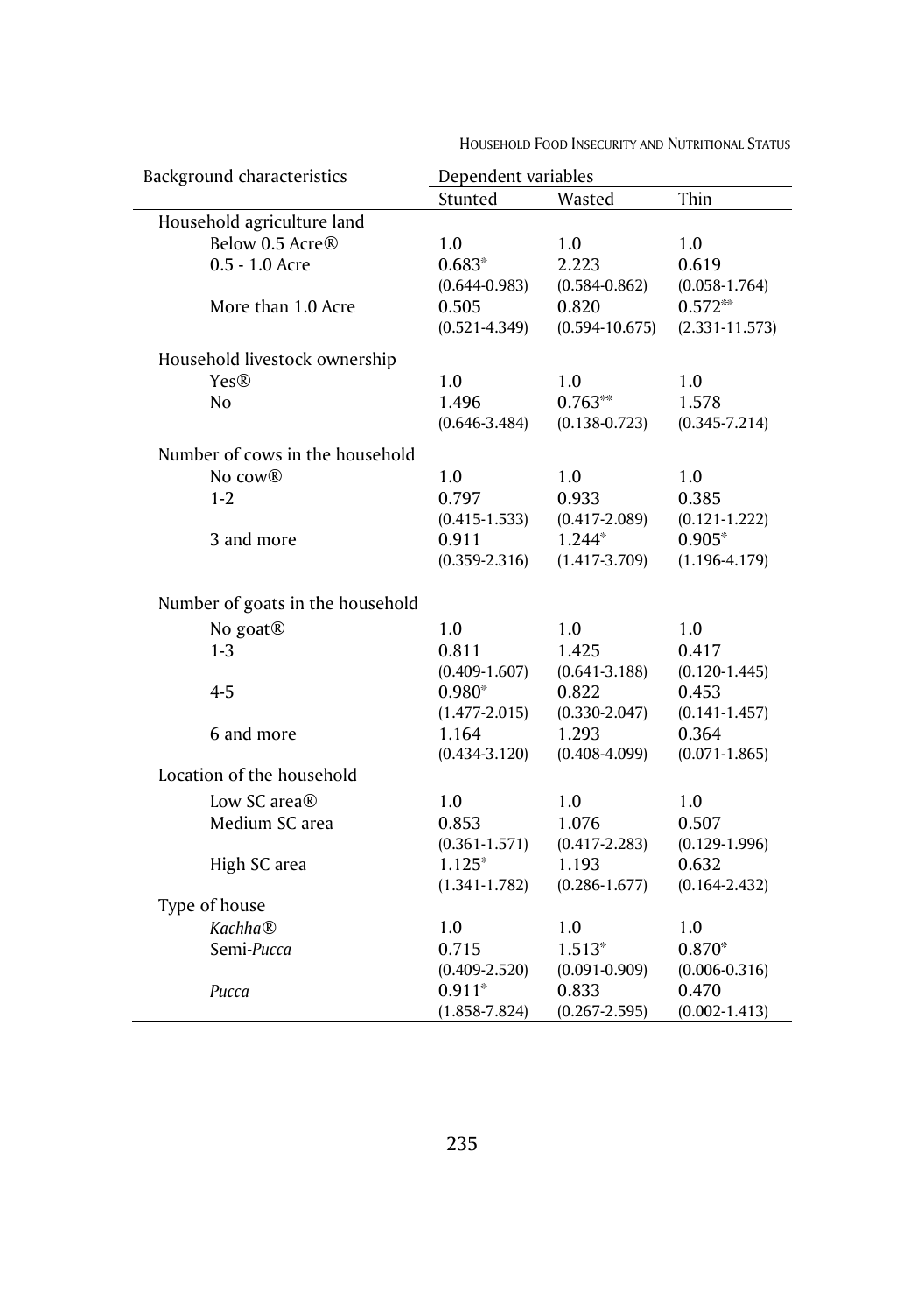| Background characteristics | Dependent variables |                   |                    |
|----------------------------|---------------------|-------------------|--------------------|
|                            | Stunted             | Wasted            | Thin               |
| Sub-caste of the household |                     |                   |                    |
| Pasi $\circledR$           | 1.0                 | 1.0               | 1.0                |
| Chamar                     | 1.781               | 0.1.039           | $3.554*$           |
|                            | $(0.879 - 3.610)$   | $(0.457 - 2.360)$ | $(1.030 - 12.262)$ |
| Kori                       | 1.903               | 1.448             | 1.694              |
|                            | $(0.721 - 5.022)$   | $(0.491 - 4.270)$ | $(2.819 - 12.396)$ |
| Type of ration card        |                     |                   |                    |
| Above poverty line®        | 1.0                 | 1.0               | 1.0                |
| Below poverty line         | 1.185**             | $0.981**$         | 1.174**            |
|                            | $(0.751 - 0.964)$   | $(0.573 - 0.806)$ | $(1.541 - 2.546)$  |
| Household wealth status    |                     |                   |                    |
| Poor®                      | 1.0                 | 1.0               | 1.0                |
| Medium                     | 1.109               | $1.226*$          | $0.548**$          |
|                            | $(0.637 - 1.930)$   | $(0.624 - 0.895)$ | $(1.002 - 1.861)$  |
| Rich                       | $0.849**$           | $0.815**$         | 0.236              |
|                            | $(0.824 - 0.985)$   | $(1.501 - 2.010)$ | $(0.086 - 0.641)$  |
| Mother's age               |                     |                   |                    |
| 15-24 years®               | 1.0                 | 1.0               | 1.0                |
| 25-34 years                | 1.057*              | $0.648**$         | 1.776*             |
|                            | $(1.053 - 2.108)$   | $(1.021 - 1.495)$ | $(1.521 - 6.056)$  |
| 35-44 years                | $0.831*$            | 1.082             | 1.880**            |
|                            | $(0.418 - 0.652)$   | $(0.487 - 2.404)$ | $(0.195 - 0.708)$  |
| 45-49 years                | 1.514               | 1.989*            | 4.114              |
|                            | $(0.569 - 4.024)$   | $(1.323 - 1.828)$ | $(0.698 - 2.247)$  |
| Mother's education         |                     |                   |                    |
| No education <sup>®</sup>  | 1.0                 | 1.0               | 1.0                |
| 1-5 years                  | 1.049               | 0.942             | $0.915*$           |
|                            | $(0.466 - 2.364)$   | $(0.359 - 2.417)$ | $(0.258 - 0.742)$  |
| 6-8 years                  | 1.365               | 0.464             | 1.924              |
|                            | $(0.954 - 3.935)$   | $(0.115 - 1.870)$ | $(421 - 8.798)$    |
| More than 8 years          | $0.955***$          | $0.433***$        | 2.833***           |
|                            | $(2.012 - 2.737)$   | $(0.051 - 0.930)$ | $(2.763 - 4.585)$  |

Source: Authors' calculations

# **Discussions and Conclusions**

This study has examined the influence of household food security on the nutritional status of children in Scheduled Castes households living in the rural areas. The study shows that the nutritional status of children of these households is directly related to the food security status of the household. Another important finding of the presented analysis is that there is variation in the prevalence of child under nutrition by sub-castes within the Scheduled Castes households. Scheduled Castes are popularly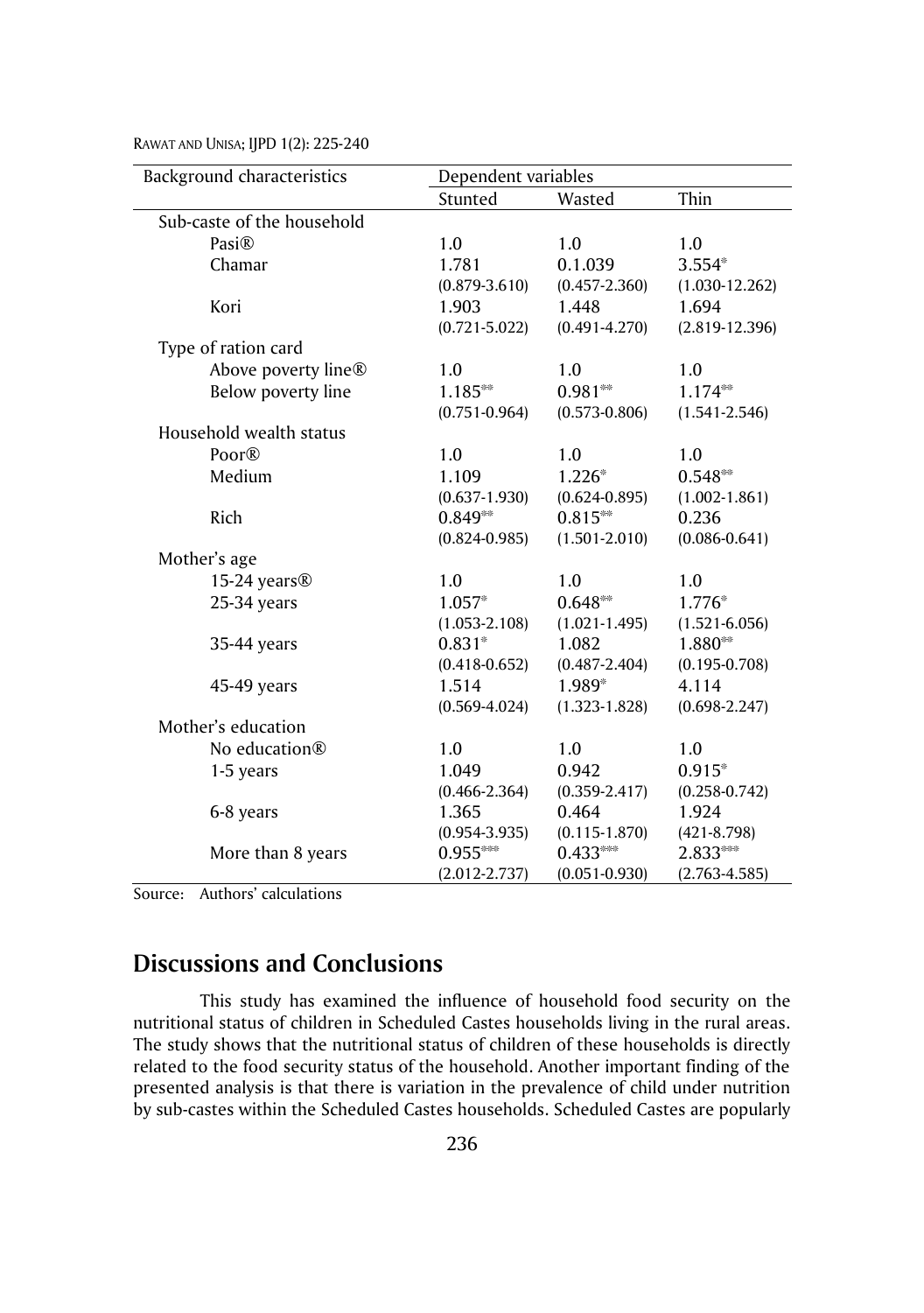termed as 'untouchables' in the Indian society and, therefore, they are highly deprived and vulnerable population group which is reflected in terms of a high degree of household food insecurity. The present study shows that the deprivation and vulnerability of Scheduled Castes household as reflected through household food security has a strong influence on the nutritional status of Scheduled Castes children. Findings of the present study support the findings of previous research (Hallal et al, 2006; Coates et al, 2007; Bouchard et al, 2012). Poverty, food insecurity and malnutrition are the major barrier to achieve the Sustainable Development Goals (Branca et al, 2020; Weinreb et al, 2002).

The findings of the present study suggest that efforts should specifically be directed towards improving the household food security of Scheduled Castes households to address the high prevalence of child under nutrition in these households. There is a need to explore the reasons behind a high prevalence of food insecurity in Scheduled Castes households. In this context, it would also be useful to analyse the appropriateness, adequacy, efficiency, and effectiveness of the target public distribution system (PDS) of the country which is specifically directed towards improving the food availability at the household level. It may, however, be emphasised that the household food security is not the only factor that determines the nutritional status of children. There are a number of other factors also. However, the present study shows that even if these factors are controlled, the household food security has a strong impact on the nutritional status of children of Scheduled Castes households. This means that improving the household food security in Scheduled Castes households can contribute substantially towards accelerating the reduction in the prevalence of child under nutrition in Scheduled Castes.

### References

- Antony GM, Laxmaiah A (2008) Human development, poverty, health & nutrition situation in India. *Indian Journal of Medical Research* 128(2):198-205.
- Babatunde RO, Qaim M (2010) Impact of off-farm income on food security and nutrition in Nigeria. *Food Policy* 35(4): 303-11.
- Badiane O, Collins J, Dimaranan B, Ulimwengu J (2018) *An Assessment of the New Alliance for Food Security and Nutrition*. *Addis Ababa, African Union*.
- Behrman JR, Alderman H, Hoddinott J (2004) Hunger and malnutrition. B Lomborg (ed) *Global Crises*, *Global Solutions*. Cambridge, Cambridge University Press: 363- 420.
- Bouchard C, Blair SN, Haskell WL (2012) *Physical Activity and Health*. Champaign, IL, Human Kinetics.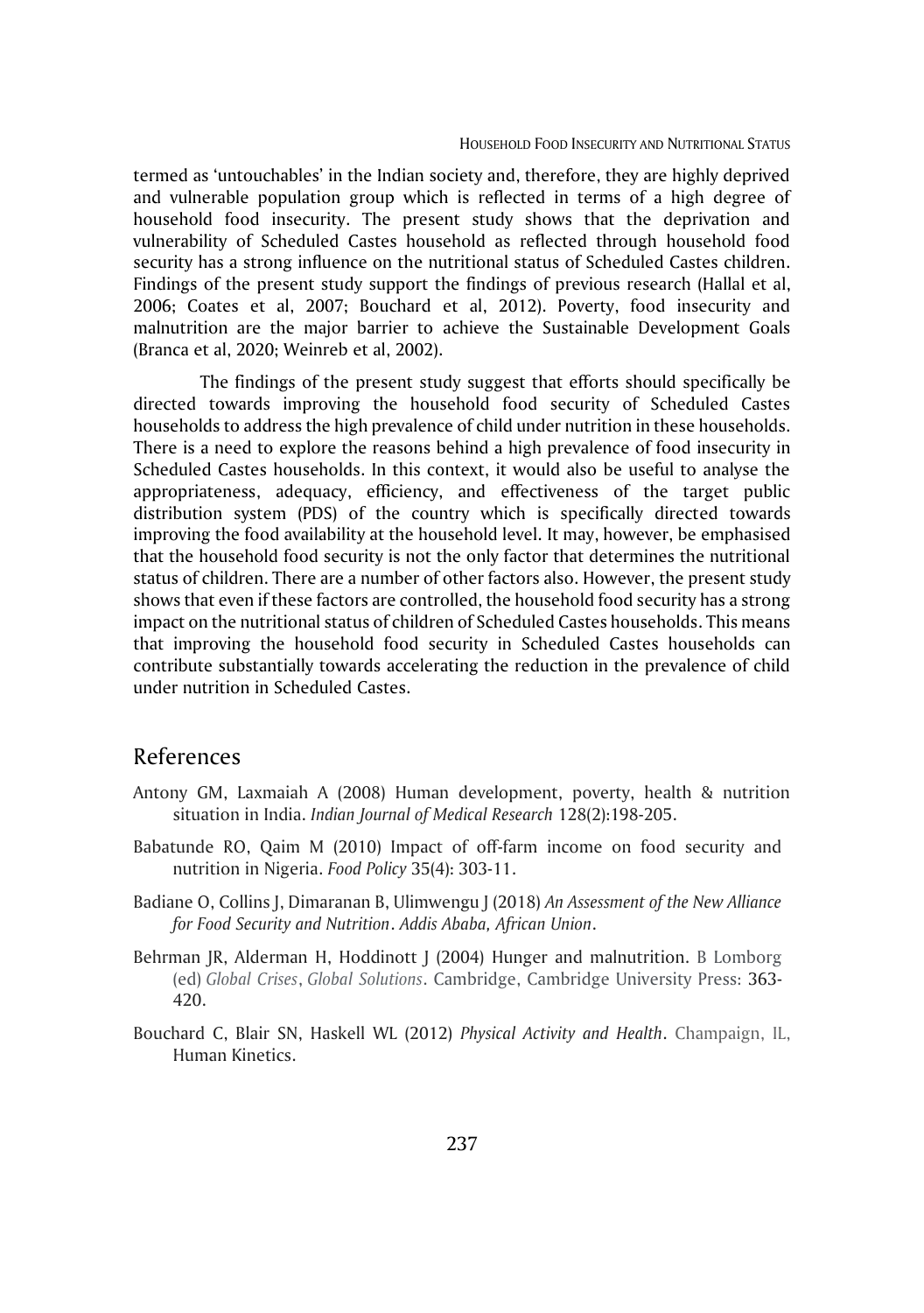- Branca F, Demaio A, Udomkesmalee E, Baker P, Aguayo VM, Barquera S, Dain K, Keir L, Lartey A, Mugambi G, Oenema S (2020) A new nutrition manifesto for a new nutrition reality. *The Lancet* 395(10217): 8-10.
- Casey PH, Szeto KL, Robbins JM, Stuff JE, Connell C, Gossett JM, Simpson PM (2005) Child health-related quality of life and household food security. *Archives of Pediatrics & Adolescent Medicine* 159(1): 51-56.
- Castetbon K, Vernay M, Malon A, Salanave B, Deschamps V, Roudier C, Oleko A, Szego E, Hercberg S (2009) Dietary intake, physical activity and nutritional status in adults: the French nutrition and health survey (ENNS, 2006–2007). *British Journal of Nutrition* 102(5):733-43.
- Coates J, Swindale A, Bilinsky P (2007) *Household Food Insecurity Access Scale for Measurement of Household Food Access: Indicator Guide.* Washington DC, Food and Nutrition Technical Assistance Project.
- Friesen RA (2018) Food Security. CeDEP, SOAS, University of London: P541 Dissertation.
- Government of India (2017) *National Family Health Survey (NFHS-4), 2015–16.* Mumbai, International Institute for Population Sciences.
- Government of India (2019) *National Family Health Survey (NFHS-4), 2015–16 – Uttar Pradesh.* Mumbai, International Institute for Population Sciences.
- Gupta A, Coffey D (2020) Caste, religion, and mental health in India. *Population Research and Policy Review* 20:1-23.
- Gwatkin DR, Wagstaff A, Yazbeck A (2005) *Reaching the Poor with Health, Nutrition, and Population Services: What Works, What doesn't, and Why.* Washington DC, World Bank.
- Hallal PC, Victora CG, Azevedo MR, Wells JC (2006) Adolescent physical activity and health. *Sports Medicine* 36(12):1019-30.
- Hossain M, Naher F, Shahabuddin Q (2005) Food security and nutrition in Bangladesh: progress and determinants. *eJADE: electronic Journal of Agricultural and Development Economics* 2(2):103-32.
- Hyder AA, Maman S, Nyoni JE, Khasiani SA, Teoh N, Premji Z, Sohani S (2005) The pervasive triad of food security, gender inequity and women's health: exploratory research from sub-Saharan Africa. *African Health Sciences* 5(4): 328-34.
- Johnson CM, Sharkey JR, Lackey MJ, Adair LS, Aiello AE, Bowen SK, Fang W, Flax VL, Ammerman AS (2018) Relationship of food insecurity to women's dietary outcomes: a systematic review. *Nutrition Reviews* 76(12): 910-28.
- Jungari S, Chauhan BG (2017) Caste, wealth and regional inequalities in health status of women and children in India. *Contemporary Voice of Dalit* 9(1): 87-100.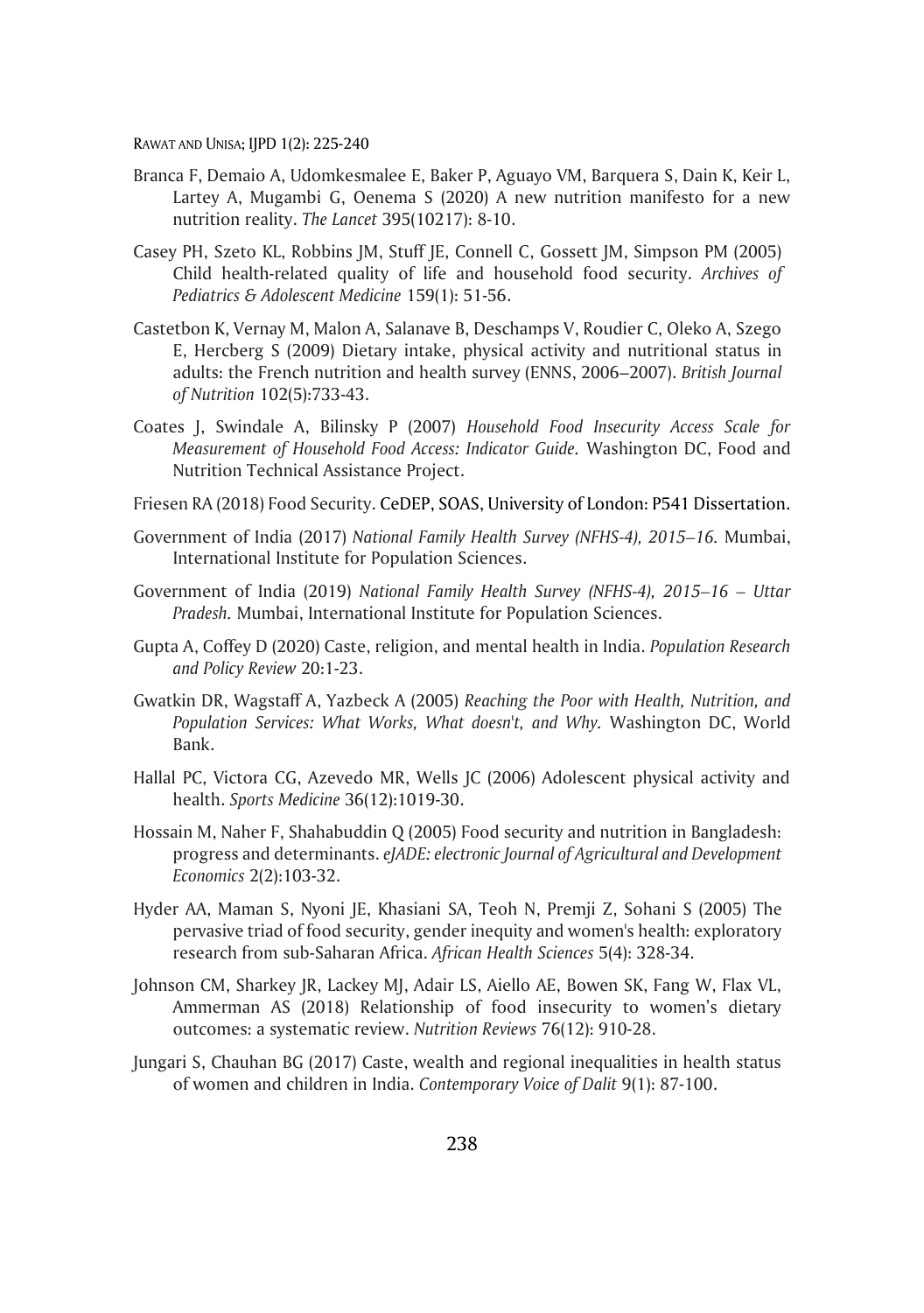- Kennedy G, Nantel G, Shetty P (2004) Globalization of food systems in developing countries: impact on food security and nutrition. Rome, Food and Agriculture Organization. Food and Agriculture Paper 83.
- Kumar D and Kalita P (2017) Reducing postharvest losses during storage of grain crops to strengthen food security in developing countries. *Foods* 6(1):8.
- Mahadevan R and Hoang V (2016) Is there a link between poverty and food security? *Social Indicators Research* 128(1):179-99.
- Pheley AM, Holben DH, Graham AS, Simpson C (2002) Food security and perceptions of health status: a preliminary study in rural Appalachia. *The Journal of Rural Health*  8(3): 447-53.
- Ramachandran P (2007) Poverty nutrition linkages. *Indian Journal of Medical Research* 126(4): 249-261.
- Retherford RD, Choe MK (2011) *Statistical Models for Causal Analysis*. New York, John Wiley & Sons.
- Rose D, Bodor JN (2006) Household food insecurity and overweight status in young school children: results from the Early Childhood Longitudinal Study. *Pediatrics*  117(2): 464-73.
- Sachs JD (2012) From millennium development goals to sustainable development goals. *The Lancet* 9;379(9832): 2206-11.
- Spring A (2000) *Women Farmers and Commercial Ventures: Increasing Food Security in Developing Countries*. Lynne, Rienner Publishers
- Stuff JE, Casey PH, Szeto KL, Gossett JM, Robbins JM, Simpson PM, Connell C, Bogle ML (2004) Household food insecurity is associated with adult health status. *The Journal of Nutrition* 134(9): 2330-5.
- Tarasuk VS (2001) Household food insecurity with hunger is associated with women's food intakes, health and household circumstances. *The Journal of Nutrition*  131(10): 2670-6.
- Upadhyay RP, Palanivel C (2011) Challenges in achieving food security in India. *Iranian Journal of Public Health* 40(4): 31-36.
- Varadharajan KS, Thomas T, Kurpad AV (2013) Poverty and the state of nutrition in India. *Asia Pacific Journal of Clinical Nutrition* 22(3): 326-339.
- Weingärtner L (2009) The concept of food and nutrition security. *Achieving Food and Nutrition Security* 3:21-52.
- Weinreb L, Wehler C, Perloff J, Scott R, Hosmer D, Sagor L, Gundersen C (2002) Hunger: its impact on children's health and mental health. *Pediatrics* 110(4): e41.